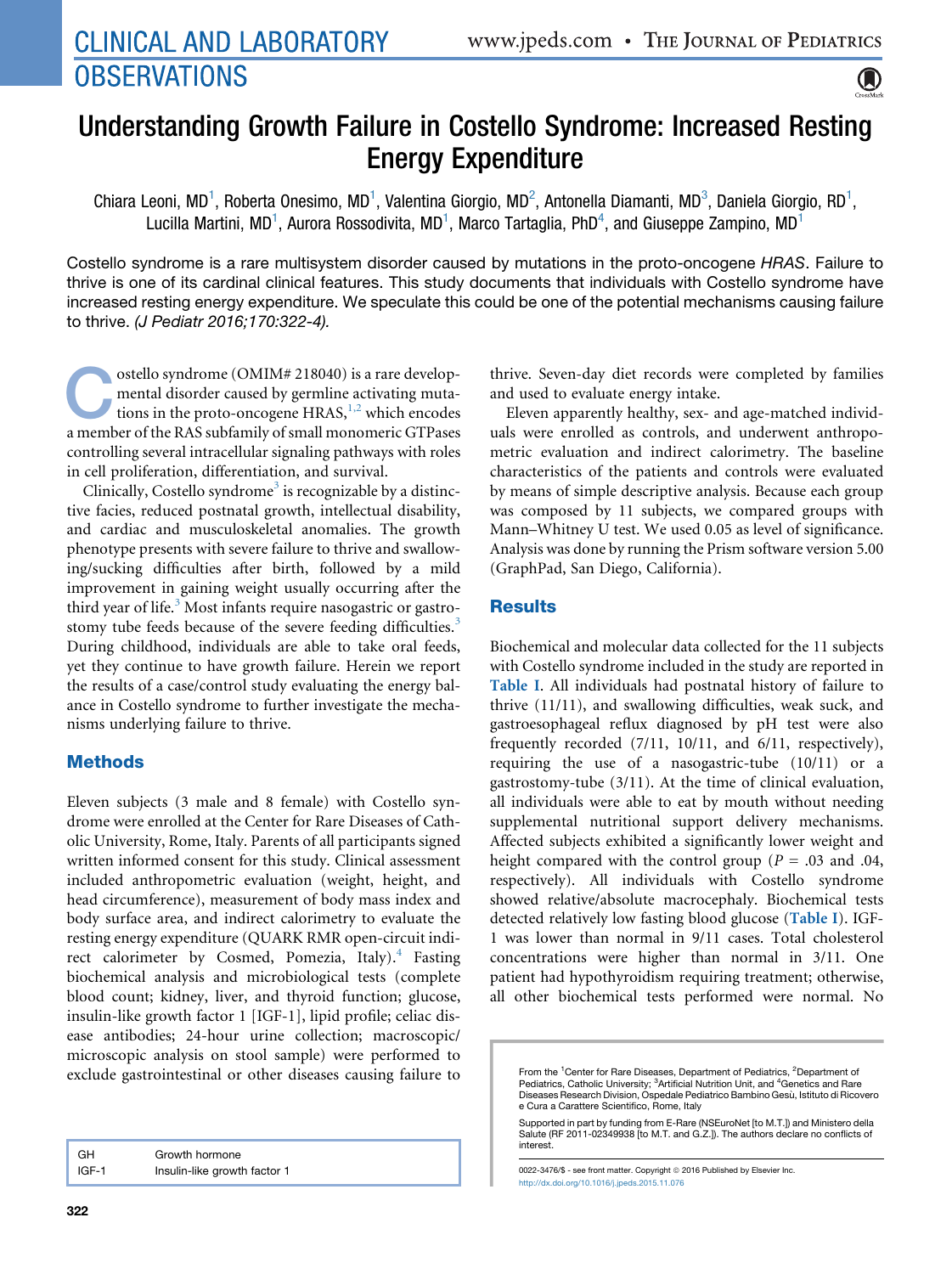<span id="page-1-0"></span>

| Table I. Biochemical measurements in Costello group |                      |              |                         |                                           |                   |                                      |                            |  |  |
|-----------------------------------------------------|----------------------|--------------|-------------------------|-------------------------------------------|-------------------|--------------------------------------|----------------------------|--|--|
| <b>Subjects</b>                                     | Amino acid<br>change | Age<br>years | Glucose<br>65-110 mg/dL | <b>Total cholesterol</b><br>130-200 mg/dL | $LDL < 130$ mg/dL | <b>Triglycerides</b><br>20-170 mg/dL | IGF-1 $($ <sup>1</sup> $)$ |  |  |
|                                                     | Gly12Ser             | n            | 59                      | 210                                       | 134               | 83                                   | 17                         |  |  |
|                                                     | Gly12Ser             |              | 57                      | 198                                       | 129               | 78                                   | 19                         |  |  |
|                                                     | Gly13Cys             |              | 81                      | 167                                       | 105               | 37                                   | 89                         |  |  |
|                                                     | Gly12Ser             |              | 67                      | 191                                       | 125               | 56                                   | 40                         |  |  |
|                                                     | Gly12Ser             |              | 43                      | 232                                       | 130               | 60                                   | 20                         |  |  |
|                                                     | Gly12Ser             |              | 64                      | 183                                       | 109               | 55                                   | $40*$                      |  |  |
|                                                     | Gly12Ser             | 12           | 77                      | 196                                       | 126               | 55                                   | 92                         |  |  |
| 8                                                   | Gly12Ser             |              | 74                      | 119                                       | 72                | 48                                   | 196*                       |  |  |
| 9                                                   | Gly12Ser             | 19           | 70                      | 121                                       | 58                | 45                                   | 115                        |  |  |
| 10                                                  | Glv12Ser             | 21           | 82                      | 189                                       | 120               | 58                                   | 189                        |  |  |
|                                                     | Gly12Ser             | 28           | 70                      | 223                                       | 130               | 66                                   | $35*$                      |  |  |

LDL, low-density lipoproteins.

Age refers to time of clinical evaluation and biochemical assessment. Biochemical markers are followed by laboratory intervals of references.

All biochemical tests were performed after 7-8 hours fasting period.

\*Individuals with GH deficiency.

†Range by age: 2-9 years 30-310 ng/mL; 9-16 years: 165-650 ng/mL; 16-25 years: 240-540 ng/mL; >25 years: 80-330 ng/mL.

enteric pathogens or parasites were detected, and no occult blood was found in stool samples.

In consideration of the different body sizes between groups, including the decreased muscle mass clearly apparent in the Costello syndrome group, measured resting energy expenditure (kcal/d) was adjusted for body measurements (body weight and body surface area) resulting in significantly increased values in individuals with Costello syndrome (Table II). The seven day nutritional recall in the Costello syndrome group showed normal/high daily caloric intake compared with the recommended levels of nutrients (Table II). In particular, a high protein and lipid, and low carbohydrate diet was observed.

#### **Discussion**

Costello syndrome is a multisystem disorder caused by de novo heterozygous mutations in the HRAS gene.<sup>[1,2](#page-2-0)</sup> Of the clinical problems usually associated with this condition, failure to thrive is one of the most difficult challenges to manage

for families and physicians. Growth delay in Costello syndrome likely arises from a combination of feeding (swallowing and sucking difficulties), nutritional (low caloric intake at birth), neurological (oro-motor incoordination), and gastrointestinal (severe gastro-esophageal reflux) problems. Remarkably, even after supporting all these problems with specific therapies, patients continue to have delays in growth.

In this study, we provided evidence that individuals with Costello syndrome have increased resting energy expenditure measured by indirect calorimetry, which likely reflects an increased cellular basal metabolism, regardless of age. We speculate this could represent a major factor accounting for the observed failure to thrive and poor weight occurring in this syndrome, in addition to other contributing issues, such as feeding, neurologic, gastrointestinal, and nutritional problems. Using the diet record, we excluded low caloric intake as a likely reason for poor growth.

To our knowledge, high cholesterol concentrations have never been reported to date as a constant biochemical/metabolic feature of Costello syndrome, and hypoglycemia has

| Table II. REE in case and control group; energy intake in Costello group           |                      |                                 |                 |  |  |  |  |
|------------------------------------------------------------------------------------|----------------------|---------------------------------|-----------------|--|--|--|--|
| <b>REE in Costello and control group</b>                                           |                      |                                 |                 |  |  |  |  |
|                                                                                    | Cases $(n = 11)$     | Controls ( $n = 11$ )           | P value         |  |  |  |  |
| <b>REE</b>                                                                         |                      |                                 |                 |  |  |  |  |
| Kcal/d                                                                             | $1114.91 \pm 461.08$ | $1340.00 \pm 391.40$            | .27             |  |  |  |  |
| Kcal/kg/d*                                                                         | $54.51 + 17.78$      | $37.47 + 11.26$                 | .04             |  |  |  |  |
| Kcal/m <sup>2+</sup>                                                               | $1360.21 + 317.42$   | $1122.97 \pm 173.55$            | .04             |  |  |  |  |
| Energy intake in Costello individuals compared with recommended level of nutrients |                      |                                 |                 |  |  |  |  |
|                                                                                    | Cases $(n = 11)$     | <b>LARN/RDA</b>                 | P values        |  |  |  |  |
| Energy intake kal/kg/d                                                             | $85.56 + 43.28$      | $65.00 + 24.38/63.55 + 25.97$   | .23/.21         |  |  |  |  |
| <b>CHO %</b>                                                                       | $47.20 \pm 5.74$     | $55.00 \pm 3.5/55.00 \pm 3.5$   | .004/004        |  |  |  |  |
| Lipid %                                                                            | $40.02 + 5.65$       | $33.88 \pm 2.20/33.88 \pm 2.20$ | .01/.01         |  |  |  |  |
| Protein g/kg/d                                                                     | $3.21 + 1.04$        | $1.17 + 0.20/0.96 + 0.16$       | < 0.01 / < 0.01 |  |  |  |  |
| Calcium mg/d                                                                       | 645.23 $\pm$ 438.37  | $977.7 + 120.1/944.4 + 320.5$   | .05/0.11        |  |  |  |  |

CHO, carbohydrate; LARN, Italian recommended level of nutrients; RDA, American Recommended Dietary Allowance; REE, resting energy expenditure. Significant P value resulting from Mann–Whitney U test was set at .05.

\*REE adjusted for body weight. †REE adjusted for BSA.